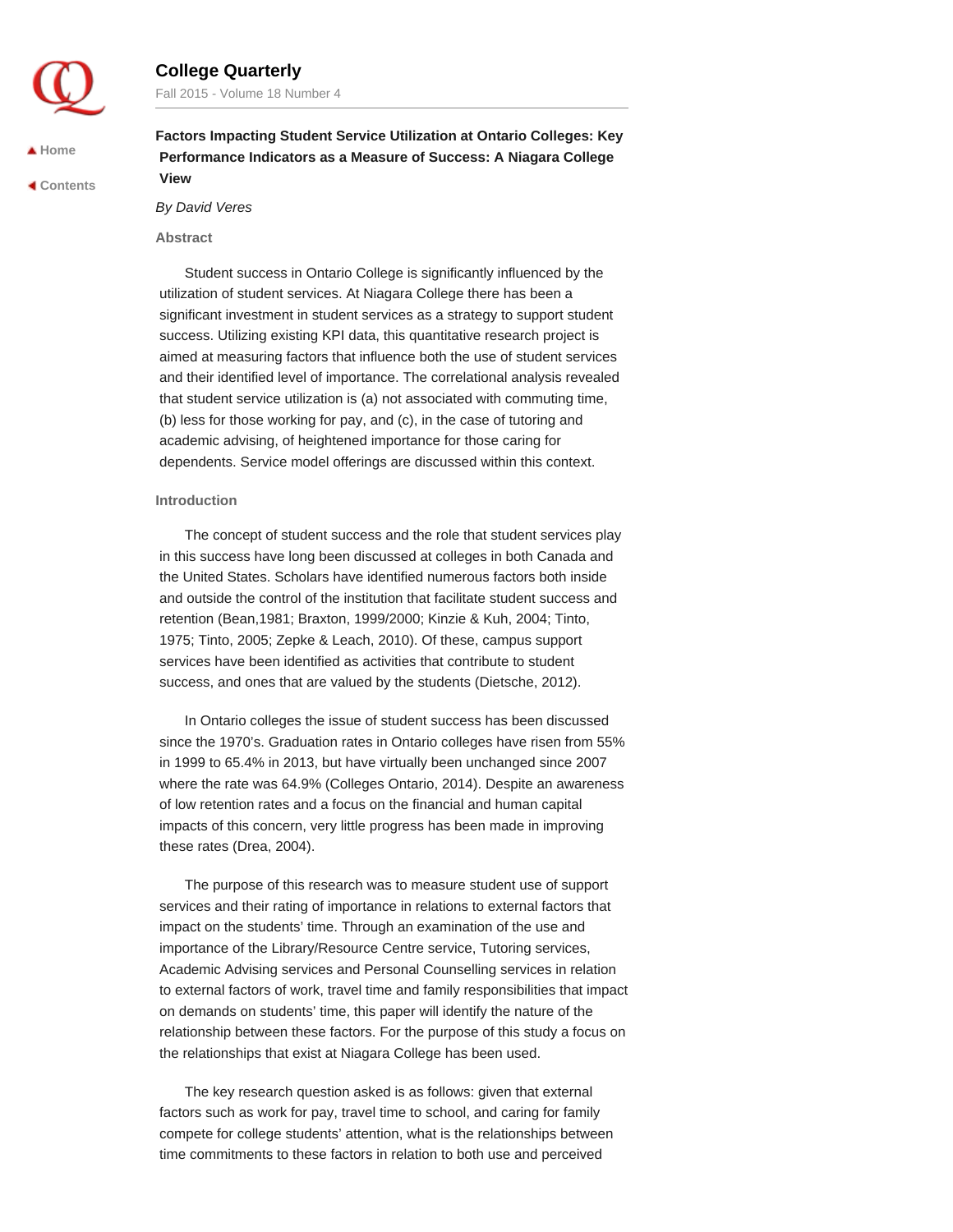importance of the library/resource centre, tutoring, academic advising, and personal counselling support services? Several sub questions have been designed to guide the research.

- Do students who use one service tend to use other services?
- Does the academic level and gender of the students impact the relationship between services and external factors?

In conducting this research there was an attempt to discern the relationship between student use of specific college services and the identified external factors that place demands on student time. Niagara College was chosen for this research as the institution has demonstrated a high interest in student satisfaction, as evident in its KPI result. As well Niagara College has demonstrated a high level of engagement and support for looking for ways to continually improve the level of service they provide to students.

## **Literature Review**

While not limited to this correlation, student retention and eventual graduation is often referred to as student success. Student success has many definitions, and various institutions may include components of personal, academic, and social development when identifying a meaning for themselves. With the myriad of variables that lead to the selection and admission to a post-secondary institution, and the uniquely different nature of a college environment, it is not surprising that the dropout rate in the first year of school is higher than at any other point in a student academic journey (Pascarella & Terenzini, 1980; Finnie, Frenette, Mueller, & Sweetman, 2010; Finnie, Mueller, Sweetman, & Usher, 2008). Retention activities that occur in the first year of post-secondary education are the ones that stand to have the greatest success (Upcraft, Gardner, & Barefoot, 2005). The principles of retention strategies include programs that are; committed to the programs that they serve, focused on opportunities for all and not just some students, and allow for the development of supportive social and educational communities in which all students are integrated as competent members (Upcraft, Gardner, & Barefoot, 2005).

## **Influencing Factors**

Factors that influence first year retention focus on both student and institutional characteristics as outlined by Tinto (1975). The student's prior experiences, academic performance, level of commitment, family background, and individual attributes all play a role in the student's ability to integrate both academically and socially (Tinto, 1975; Tucker, 1999). Institutional characteristics such as size, composition of the student body, academic quality, and the types of supports for both academic and social integration have been identified as influencing retention (Tinto, 1975). The importance of these factors is further support by later work on the first year experience and its relationship to student engagement (ASHE Higher Education Report, 2007; Bean, 1985; Kuh, Kinzie, Buckley, Bridges, & Hayek, 2006; Kuh, 2008).

In the more recent studies (Kuh, 2008; Upcraft, Gardner, & Barefoot, 2005) the factor of student characteristics has been replaced with student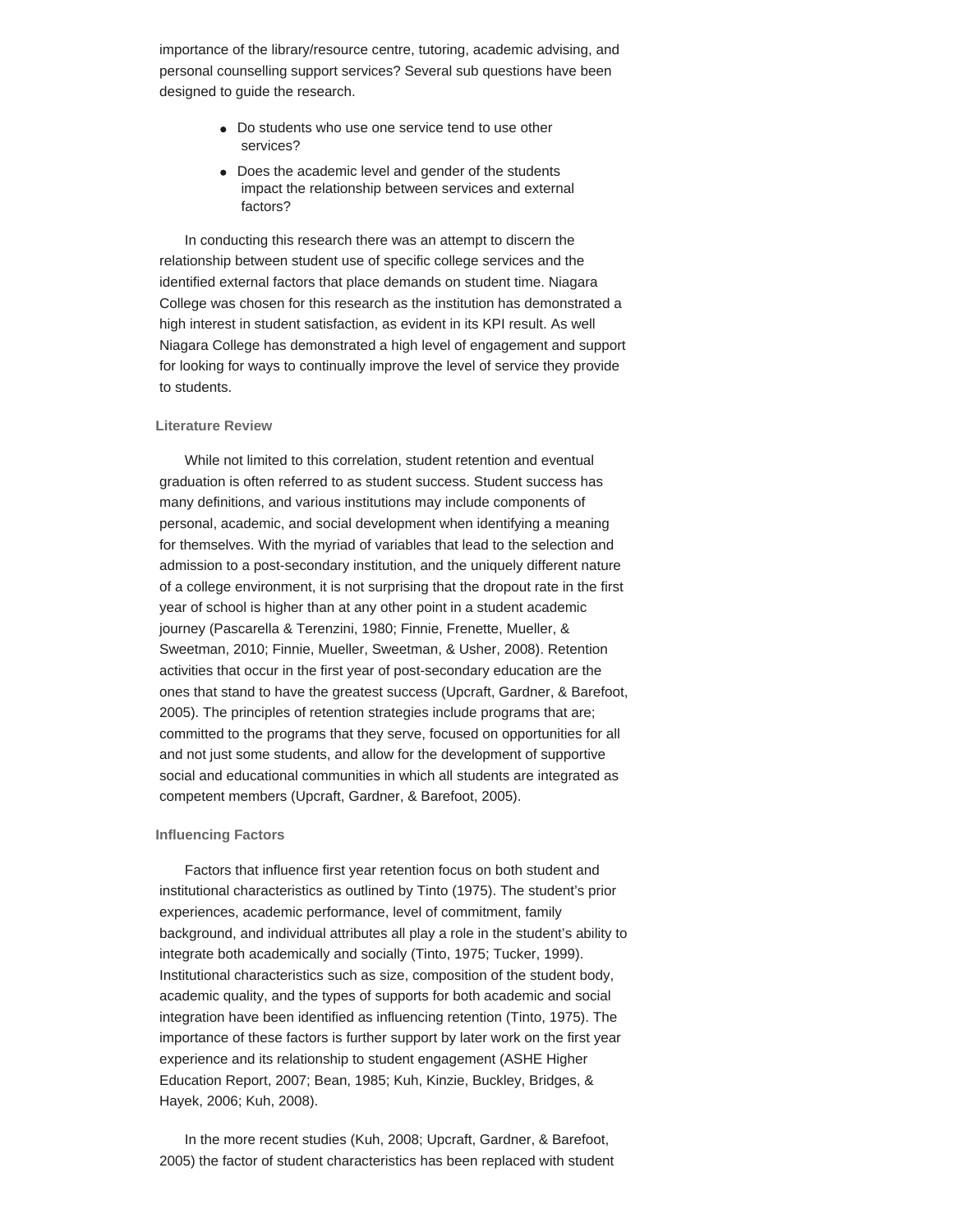behaviours and institutional characteristics replaced with institutional conditions. In broad terms, the elements of student behaviour include areas such as study habits, peer involvement, interaction with faculty, time on task, and motivation. Institutional conditions include first year experience, academic support, campus environment, peer support, teaching and learning approaches, and others (Kuh, Kinzie, Buckley, Bridges, & Hayek, 2006). Additionally there are external factors that impact on the social system that makes up a college community. Government policies, accountability requirements, demographics, and even the broader economic climate have an influence of the environment that determines student engagement (Kuh, Kinzie, Buckley, Bridges, & Hayek, 2006). Student engagement is driven by the students willingness to put time and effort into their activities, as well as the institution's willingness to deploy its resources in support of the student (Kuh, Kinzie, Buckley, Bridges, & Hayek, 2006; Upcraft, Gardner, & Barefoot, 2005). The education environment is a complex one in which the college experience and student engagement is influenced by both factors internal and external to the system (Kuh, Kinzie, Buckley, Bridges, & Hayek, 2006, p.32)

From these influencing factors institutions have developed programs, activities and support services that are aimed at increasing student retention. The supports are generally classified as academic and nonacademic. Academic programs focus on increasing first year GPA, as it has been found that students with a higher GPA are less likely to drop out (Lotkowski, Robbins, & Noeth, 2004; Tinto, 1975). Non-academic activities related to academic self-confidence, goal and institutional commitment, social support and involvement, and motivation are often seen as ones that are integrated into academic supports (Lotkowski, Robbins, & Noeth, 2004). Both areas can impact on student success, though the qualitative nature of the non-academic factors have made it more difficult to make a direct link between these and retention. It has been found that student success has been most influenced by combining these two factors in an integrated fashion.

## **Academic Activities**

Academic activities such as academic advising, learning assistance activities, freshman experience courses, faculty access, early warning systems, learning communities, and teaching and learning approaches can have a positive influence on student success (ASHE Higher Education Report, 2007; Kuh, Kinzie, Buckley, Bridges, & Hayek, 2006; Upcraft, Gardner, & Barefoot, 2005). For the purpose of this paper we will focus on the areas of academic advising and learning assistive activities. The nature of the available data through the Key Performance Indicator (KPI) report, directly speaks to these two areas. This focus in no way is intended to infer a greater or lesser level of importance to any of listed activities.

**Academic Advising.**Student academic advising is focused on guiding the individual in navigating not only their future direction, but also the supports available to achieving these goals. Advising has been found to have a positive effect on retention and graduation. When advisors address the needs of undecided students such as those who decide to change their major, and first-generation students who may not have the same knowledge of how to successfully navigate higher education, they positively affect student persistence (Kuh, Kinzie, Buckley, Bridges, & Hayek, 2006).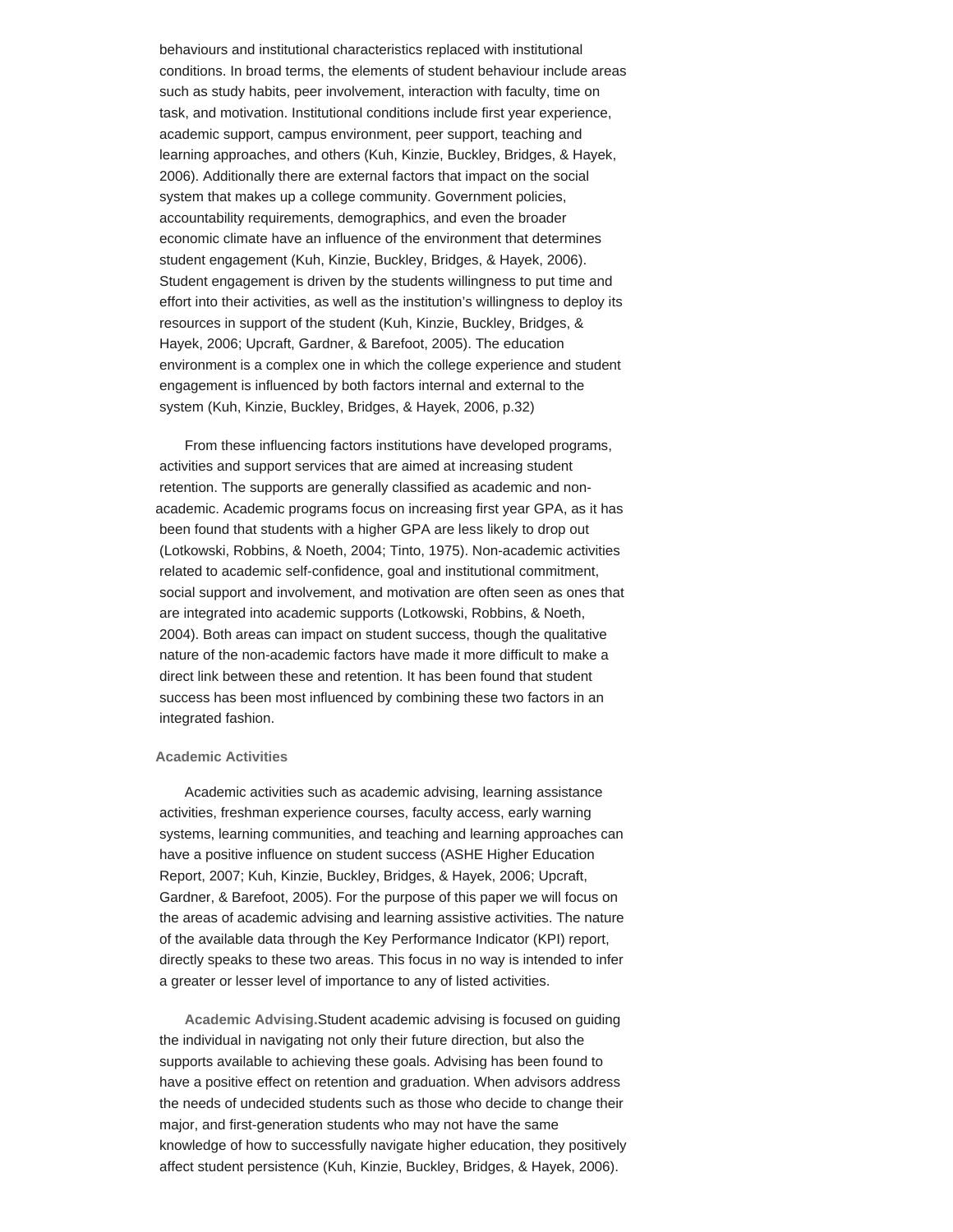Advising can be delivered through using many models, and the determination of which is centred on what best suits that institution. In this way it is the presence of academic advisement not the form, that is critical (Noel, Levitz, Saluri, & Associates, 1985; Engle & Tinto, 2008).

The quality of academic advising also is the single most powerful predictor of satisfaction with the campus environment (ASHE Higher Education Report, 2007; Kuh, Kinzie, Buckley, Bridges, & Hayek, 2006). Students who use academic advising tend to have a higher retention rate. They have a positive impact on grades and satisfaction, and reduce the student's intention to leave an institution (Upcraft, Gardner, & Barefoot, 2005; Lotkowski, Robbins, & Noeth, 2004). In this way advisors act as a bridge for students, providing them with valuable information and options that allow them to make positive academic decisions.

**Learning Assistance Activity.**Learning assistance activities can take many forms, ranging from foundational tutorials by subject matter to build competence (e.g., in math, science, and communication) to vocationalspecific opportunities, such as additional classes, lab practices times, or drop in session (Noel, Levitz, Saluri, & Associates, 1985). More established institutions incorporate a variety of environments, such as libraries, resource centre, and student success centres to supports these activities. As well they can be access to one-on-one tutors, staff or student mentors, or a host of emerging technology based resources.

Despite the absence of compelling evidence to support the value of mentoring as a way to facilitate academic success, such programs have become prominent within higher education over the years (Jacobi, 1991). The use of peer mentors can assist students (Shotton, Oosahwe, & Cintron, 2007) with networking and socializing for both academic and student activities. Mentoring programs help to retain students by fostering loyalty and engendering a sense of belonging to the program and the institution. Such programs can increase success it identified challenging course and is best when used as part of an early intervention strategy (Upcraft, Gardner, & Barefoot, 2005).

Supplemental or ancillary instruction is another effective way of supporting student retention. They are often focused on specific academic competencies and are intended to reinforce learning and principles that are core to success (Noel, Levitz, Saluri, & Associates, 1985). Such activities reinforce a culture of learning, better prepare marginal students for future success, provide additional time for practice and clarification, and support the development of effective learning approaches. Supplemental instruction is delivered in a group environment, which is often a more comfortable way for first year learners to access the supports they need (Upcraft, Gardner, & Barefoot, 2005).

#### **Non-Academic Activities**

Non-academic activities such as orientation programs, student support services, co-curricular, and pre-enrolment programs have benefits students in the post-secondary success (ASHE Higher Education Report, 2007; Kuh, Kinzie, Buckley, Bridges, & Hayek, 2006; Kuh, 2008; Upcraft, Gardner, & Barefoot, 2005). For the purpose of this paper we will focus on the areas of orientation programs and student support services.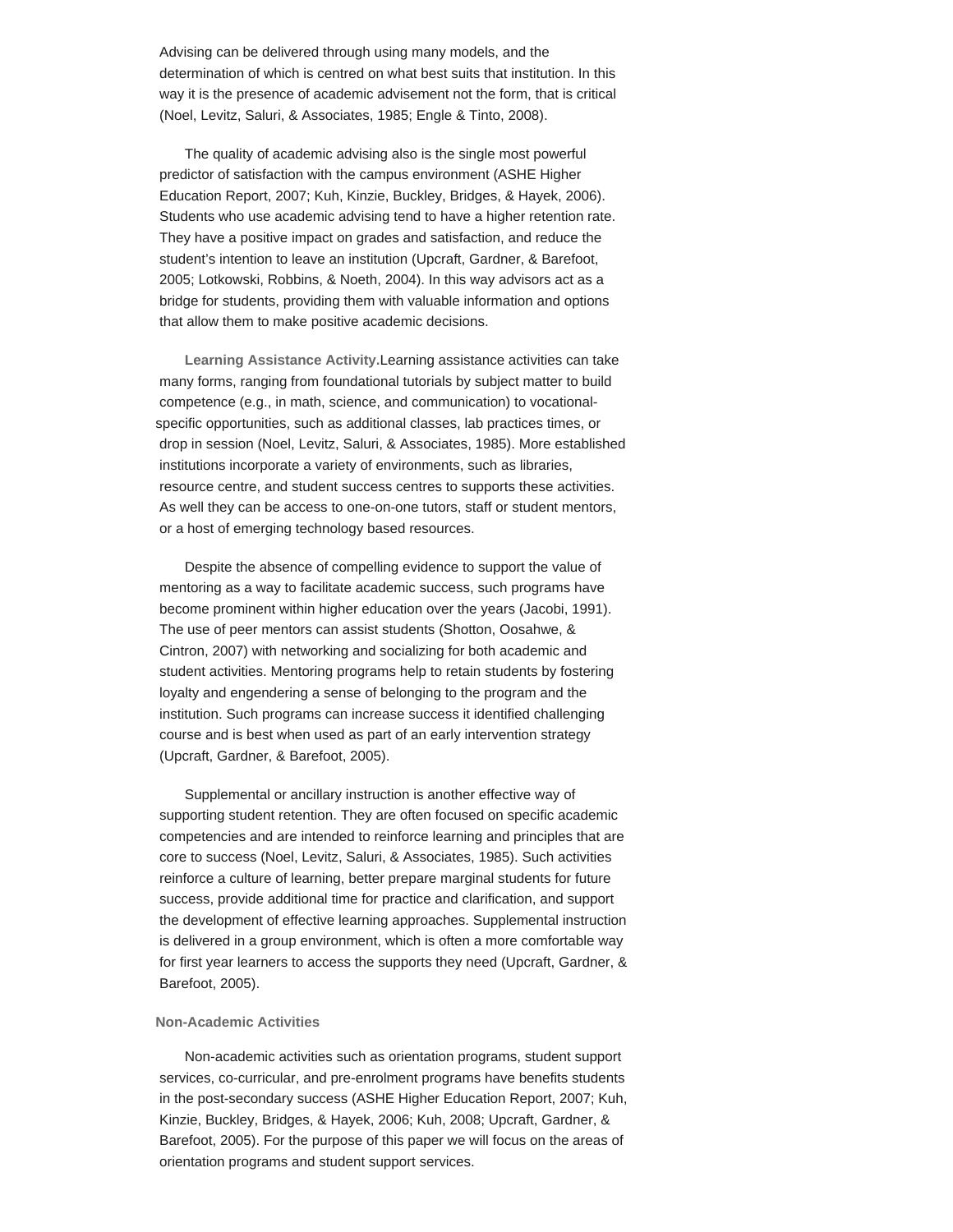#### **Orientation Programs**

Orientation programs generally facilitate students' adjustment to the college environment and increase their commitment to the educational institution (Kuh, Kinzie, Buckley, Bridges, & Hayek, 2006). Orientation programs are intended to assist students' transition to college and to provide them with information to help them manage the challenges they encounter in this new environment (ASHE Higher Education Report, 2007). They often have a strong social focus and generate excitement about this new part of the student's journey. They acclimate the student to the institution, its culture and traditions. These activities create the first opportunity to make students aware of the various supports that exist to enhance their success.

There is a cautionary component of these programs as they often involve activities that are counterproductive to student persistence. When the social component develops elements of college life that are taken to excess, they can create a foundation of negative student behaviour (Upcraft, Gardner, & Barefoot, 2005). For this reason, orientations are often closely monitored and controlled. Ensuring a balance of social and informational activities supports an effective orientation program. Similar to many retention and student success efforts, an orientation that includes an academic advising component is more effective (Upcraft, Gardner, & Barefoot, 2005).

## **Student Support Services**

College students come from very diverse backgrounds and are often from underrepresented populations and underserved neighborhoods; consequently, the availability of a variety of support services are key to their success-- services that can support the student's personal/family needs, the kinds of environments that increase their comfort, and those that support their future goals.

When a campus provides child care, student parents are more likely to remain in school. Not having to worry about this important service, such students graduate in fewer years, and earn higher grades. (Kuh, Kinzie, Buckley, Bridges, & Hayek, 2006). Other important services for adult learners are quiet work and study areas, family-oriented activities, library services, medical and financial support, bookstores, job placement, student activities, career planning and guidance (Henry & Smith, 1994; Zepke & Leach, 2010). Each of these and the flexibility to access them all support the student's ability to focus on their academic studies.

# **Methodology**

In conducting this research, we used a quantitative approach utilizing an existing data set. The research question for this study explored the relationship of existing theories on student retention and success against the measured relationship between student use and identified importance of services and the factors that may restrict their access to them. In this way we performed correlational research aimed at determining whether and to what degree a relationship exists between the variables (Gay, 1996). It is important to note that correlational research is not intended to establish a cause-effect relationship. This was done through advancing a theory,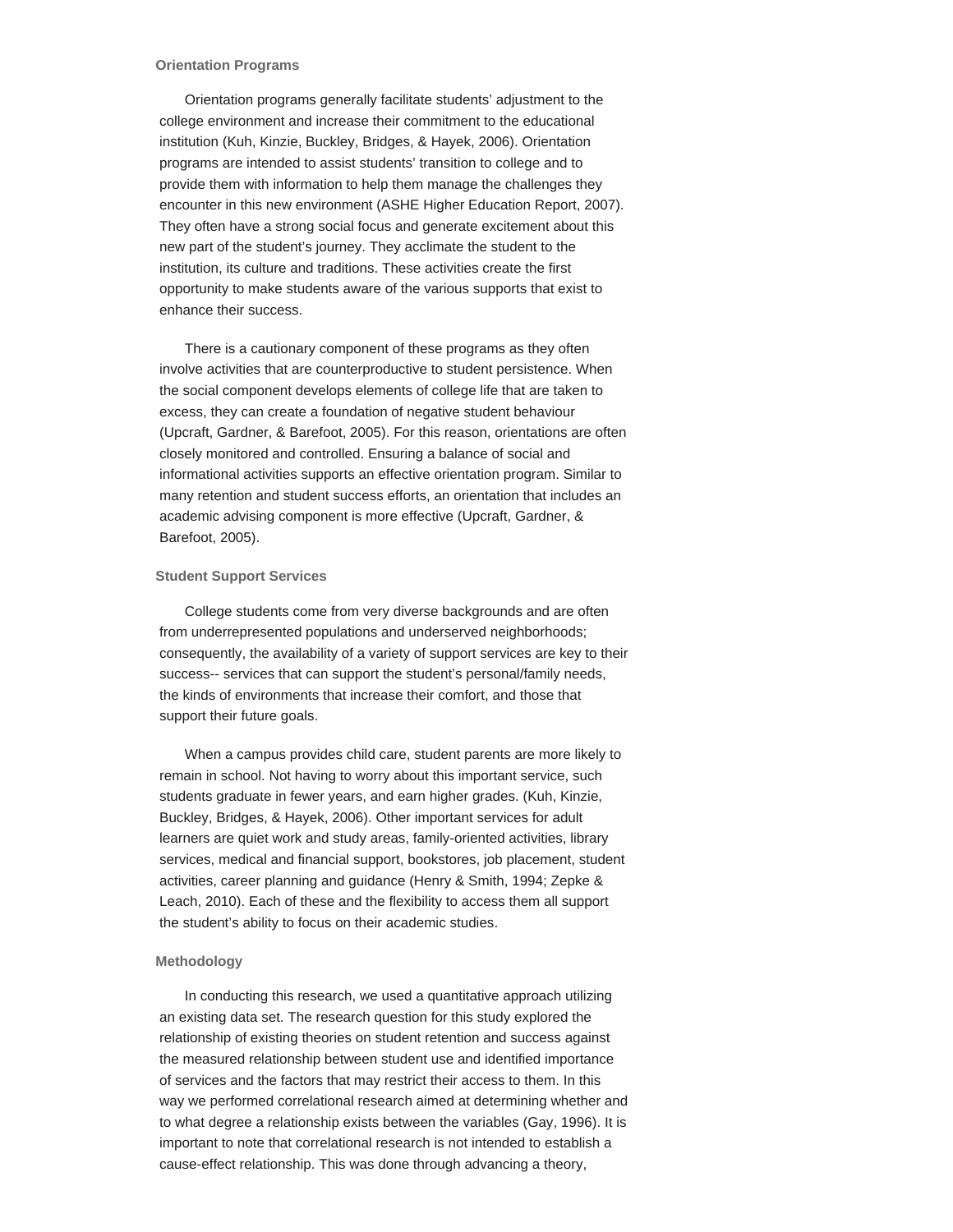collecting data to test it, and reflecting on whether the theory was confirmed or disconfirmed by the results in the study (Creswell, 1994).

For the purpose of this study we used existing data from Niagara College. In the Ontario college system, data on student satisfaction is collected annually from each of the 24 colleges. The Key Performance Indicator (KPI) survey is conducted on behalf of the Ministry of Training, Colleges, and Universities as part of their on-going quality assurance process for post-secondary education. This approach to quality assurance is unique to the college system and not used to evaluate universities or private career colleges. These indicators have been part of the government mandate since 1998 (Colleges Ontario, 2014). These surveys are conducted at each college, under prescribed guidelines and all of the data are analyzed through an independent research body (CCi Research Inc., 2014a).

The survey consists of 78 questions that include both demographic and opinion based information (CCi research Inc., 2014b). The opinion based questions are further broken into six categories that focus on the students' experience related to their program, college services, and their broader college experience. It is data from these questions that we used to assist in answering the defined research questions. For this study, the results from use and importance of the Library/Resource Centre services (question 25), Tutoring services (question 26), Academic advising services (question 27), and Personal counselling services (question 28) will be used as the dependent variables.

The independent variables for this study were results from questions associated with demands on students' time while at college. These include traveling to and from the college (question 66), working for pay (question 70, and providing care for dependents (question 71). In addition to these variables we evaluated the dependent variable against gender and the semester or level of the student.

Though data exist for all colleges, the scope of this inquiry will be limited to students completing the KPI survey at Niagara College for the 2013-2014 academic year. All students in a semester beyond level one participate in the study. At Niagara College that will create a study sample of approximately 6,300 students. As the study utilized existing data, there was no need to design and administer additional survey tools. Approval was sought and received from Niagara College for access to the original KPI data, for use of their existing retention reports. Through the use the Statistical Program for Social Sciences (SPSS) the data set was analyzed using a variety of correlation and descriptive tools.

In reviewing the data, it became evident that many of the student data files were incomplete. This was due to either missing data, or multiple entries in a single entry field. It was determined that all files with missing or invalid data would be eliminated. Maintaining only those data files with all field appropriately completed, the data sample was reduced to 2,412 files.

In reviewing the existing Student Satisfaction survey questions, 4 specific questions have been selected that are closely aligned with existing theories associated to the link between student services. Those questions were: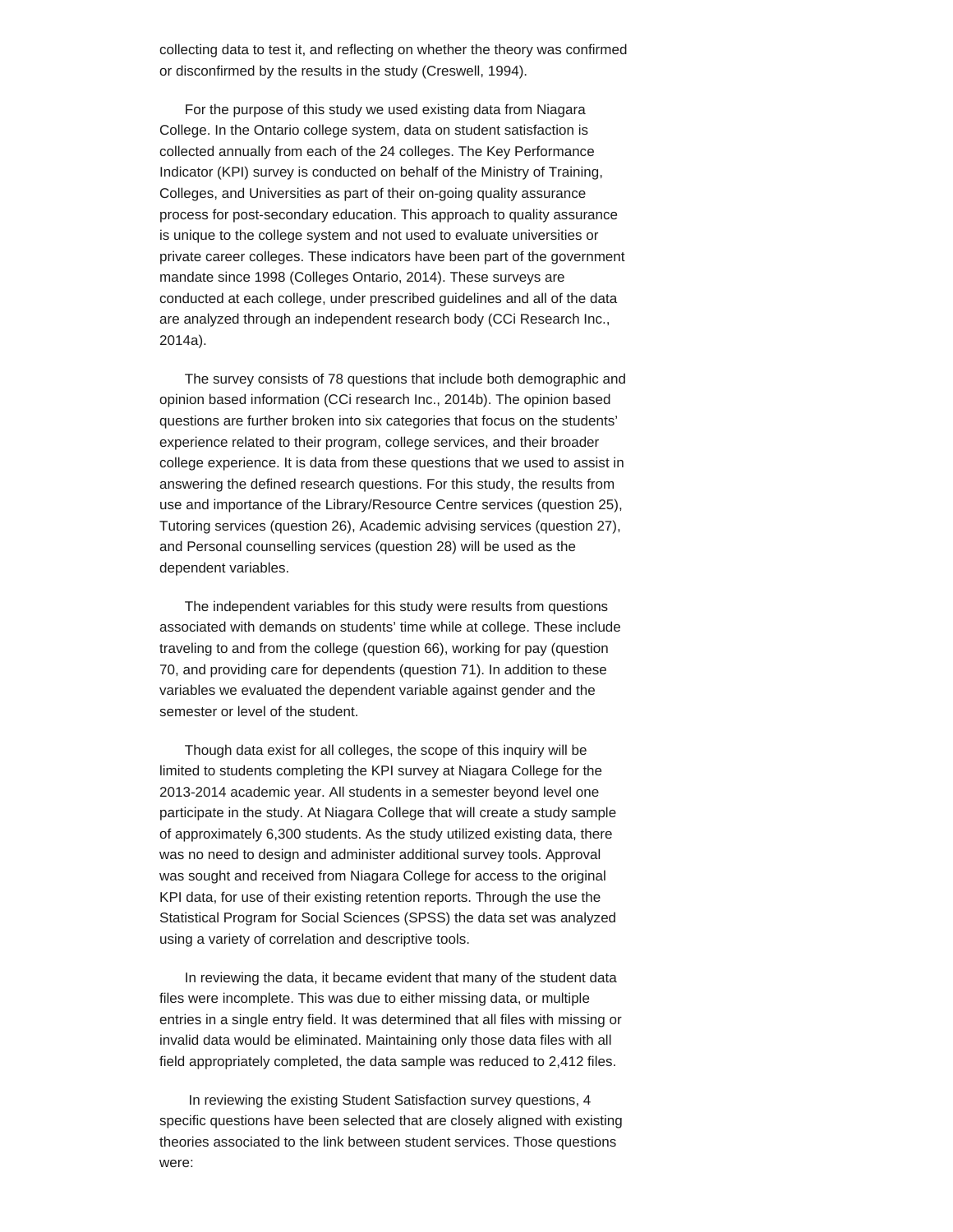- 1. Library/Resource Centre service (Q.25)
- 2. Tutoring services (Q.26)
- 3. Academic advising services (Q.27), and
- 4. Personal counselling services (Q.28)

The survey results for each of these questions coded usage as: did not use (1), low use (2), and high use (3), and coded importance as: not important (1) or important (2). Three questions that represented independent variables that impact on access to the available services were also selected:

- 1. Traveling to and from the college
- 2. Working for pay, and
- 3. Providing care for dependents.

For these questions responses were framed in term of the number of the hours each of these activities placed a demand on student time while at college. The responses were categorized as none (1), 1-5 hours (2), 6-10 hours (3), 11-15 hours (4), 16-20 hours (5), 21-25 hours (6), or more than 25 hours (7). Gender, with 1 representing female, 2 male, and 3 other gender identity and semester/program level coded as a number corresponding to the level up to 8, were also analyzed.

The first level of analysis was to produce descriptive statistics for all of the variables. The second level of analysis was to produce a frequency table for all variables. Thirdly, a correlation analysis was performed between each of the dependent and independent variables.

## **Results**

The majority of the students surveyed were in their second or fourth level at the school (Table 1). This is to be expected as the majority of college programs are of one and two years, two to four semesters in length. As the survey is not completed by level one students, and the timing of the survey in the winter semester generally aligns with level two and four program delivery, it is not surprising to see such low numbers in all other levels.

Table 1. Frequency of enrolment by Semester/Term/Level

| Semester/Term/Level Frequency Percent |                |           | Valid<br><b>Percent</b> | <b>Cumulative</b><br><b>Percent</b> |
|---------------------------------------|----------------|-----------|-------------------------|-------------------------------------|
| 1st                                   | $\overline{2}$ | $\cdot$ 1 | $\cdot$ 1               | .1                                  |
| 2 <sub>nd</sub>                       | 1235           | 51.2      | 51.2                    | 51.3                                |
| 3rd                                   | 30             | 1.2       | 1.2                     | 52.5                                |
| 4th                                   | 705            | 29.2      | 29.2                    | 81.8                                |
| 5th                                   | 242            | 10.0      | 10.0                    | 91.8                                |
| 6th                                   | 63             | 2.6       | 2.6                     | 94.4                                |
| 7th                                   | 63             | 2.6       | 2.6                     | 97.0                                |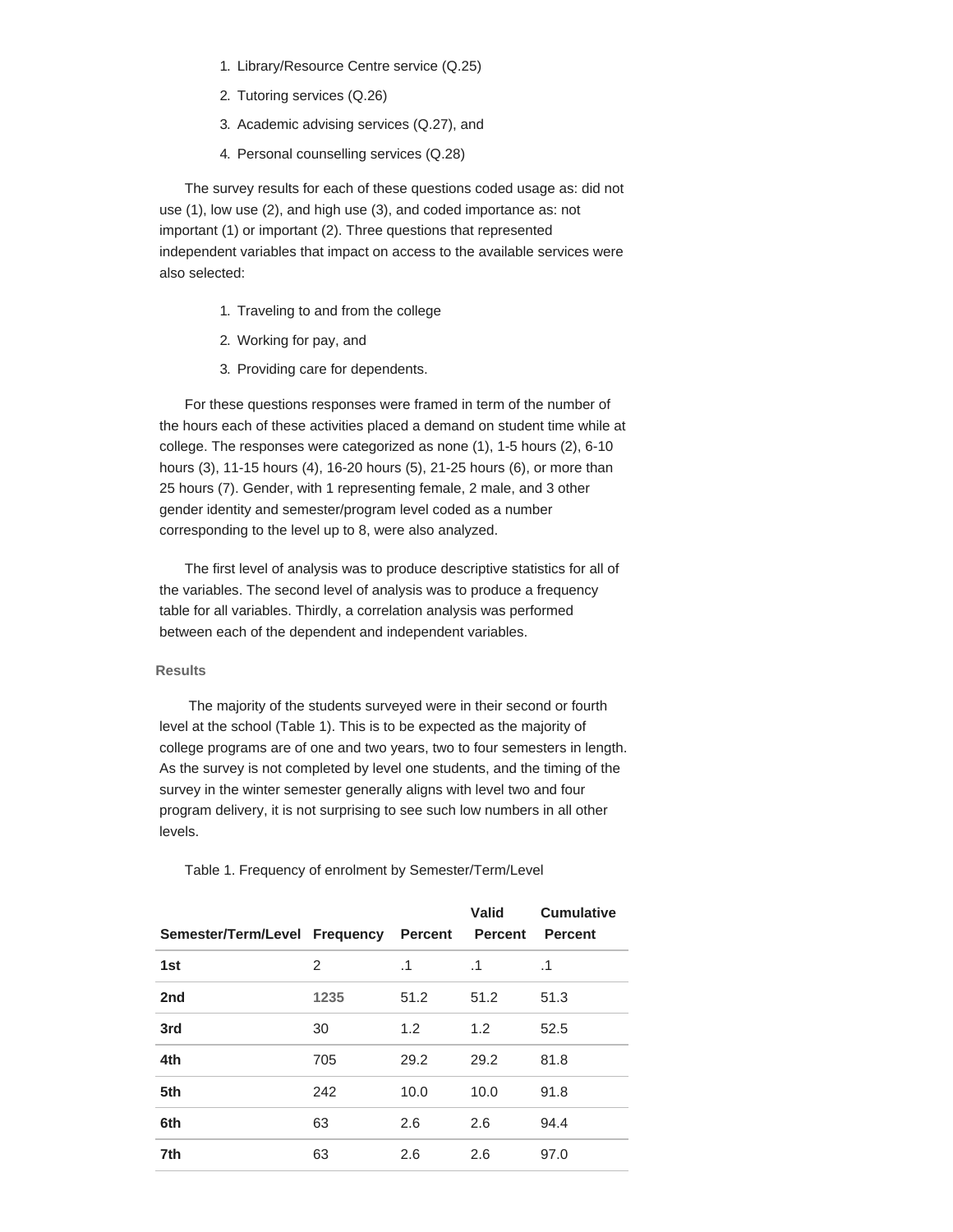| 8th          | 6    | $\cdot$ .2 |       | 97.3  |
|--------------|------|------------|-------|-------|
| <b>Other</b> | 58   | 2.4        | 2.4   | 99.7  |
| missing data | 8    | .3         | .3    | 100.0 |
| <b>Total</b> | 2412 | 100.0      | 100.0 |       |

In general, the surveyed services are not well utilized by the students (Table 2). Only the Library/Resource Centre has more than 50% utilization by the students, with over 86% of the respondents identifying some level of use. Tutoring and Counselling services had less than one-third of the students accessing their services. Even with this wide disparity in utilization all services were viewed as being important (Table 3). Again the Library/Resource Centre was deemed the most important, closely followed by Academic Advising, both with over 80% of the students identifying these as important. These results are supported by similar findings by Dietsche (2012) that showed over 50% of students perceived a benefit for these types of services, with only between 13 and 30% utilization.

As colleges tend to primarily service the region in which they are located (Cantor, 1992; Cejda & Leist, 2006; Dennison & Gallagher, 2011) it is not surprising that 85% of the students spend less 10 hours or less in traveling to school per week (Table 4). Based on a five-day school week we can assume that the majority of students come from within a one-hour drive of the two main campuses, with approximately 60% coming from within a ½ hour drive.

Table 2. Frequency of Utilization by Service

|                              |                                   |                | Valid          | <b>Cumulative</b> |  |  |  |  |
|------------------------------|-----------------------------------|----------------|----------------|-------------------|--|--|--|--|
| Usage                        | <b>Frequency</b>                  | <b>Percent</b> | <b>Percent</b> | <b>Percent</b>    |  |  |  |  |
|                              | <b>Library/Resource Centre</b>    |                |                |                   |  |  |  |  |
| <b>Did Not</b><br><b>Use</b> | 331                               | 13.7           | 13.7           | 13.7              |  |  |  |  |
| <b>Low Use</b>               | 1237                              | 51.3           | 51.3           | 65.0              |  |  |  |  |
| <b>High Use</b>              | 844                               | 35.0           | 35.0           | 100.0             |  |  |  |  |
| Total                        | 2412                              | 100.0          | 100.0          |                   |  |  |  |  |
| <b>Tutoring Services</b>     |                                   |                |                |                   |  |  |  |  |
| <b>Did Not</b><br><b>Use</b> | 1650                              | 68.4           | 68.4           | 68.4              |  |  |  |  |
| <b>Low Use</b>               | 479                               | 19.9           | 19.9           | 88.3              |  |  |  |  |
| <b>High Use</b>              | 283                               | 11.7           | 11.7           | 100.0             |  |  |  |  |
| <b>Total</b>                 | 2412                              | 100.0          | 100.0          |                   |  |  |  |  |
|                              | <b>Academic Advising Services</b> |                |                |                   |  |  |  |  |
| <b>Did Not</b><br><b>Use</b> | 1321                              | 54.8           | 54.8           | 54.8              |  |  |  |  |
| <b>Low Use</b>               | 706                               | 29.3           | 29.3           | 84.0              |  |  |  |  |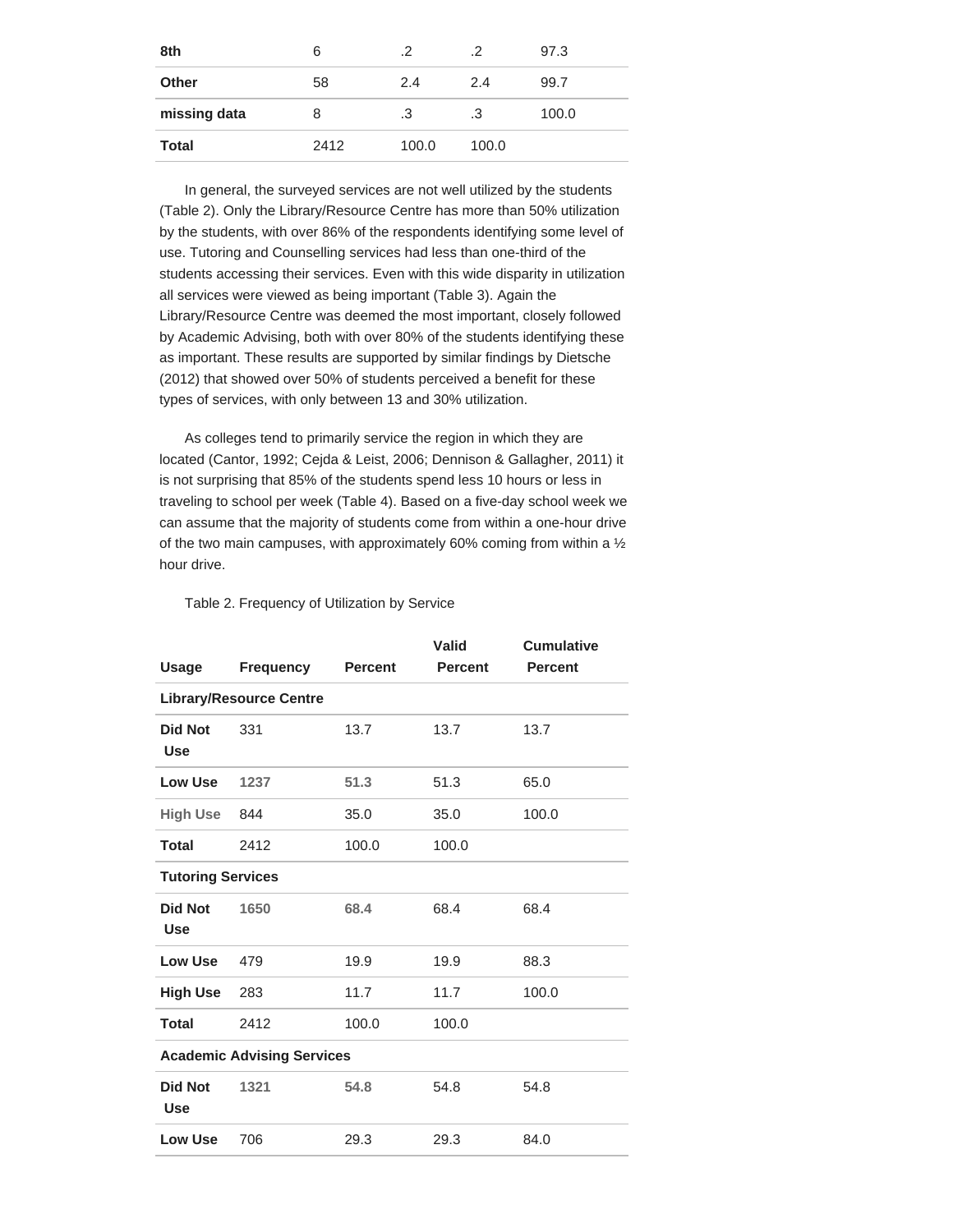| <b>High Use</b>              | 385                                  | 16.0  | 16.0  | 100.0 |
|------------------------------|--------------------------------------|-------|-------|-------|
| Total                        | 2412                                 | 100.0 | 100.0 |       |
|                              | <b>Personal Counselling Services</b> |       |       |       |
| <b>Did Not</b><br><b>Use</b> | 1625                                 | 67.4  | 67.4  | 67.4  |
| Low Use                      | 525                                  | 21.8  | 21.8  | 89.1  |
| <b>High Use</b>              | 262                                  | 10.9  | 10.9  | 100.0 |
| Total                        | 2412                                 | 100.0 | 100.0 |       |

Knowing that college students tend to come from lower income families in comparison to their university counterparts (Dietsche, 2012; Engle & Tinto, 2008; Finnie, Mueller, Sweetman, & Usher, 2008), it was surprising to see that almost half of the students surveyed did not work for pay while attending school (Table 5). The majority of those that did work tended to spend between 6 and 20 hours per week doing so. With a third of the students in this 6 to 20-hour category, this variable has the greatest impact on available student time.

As the majority of students are directly or recently from high school, it is not surprising to see that more than 2/3 of them have no responsibilities for providing care to dependents (Table 6). Interestingly, the third highest category in this variable is more than 25 hours per week at 7.2% of the student population. Though a small percentage of the overall student population this a significant commitment of time while attending school.

Table 3. Frequency of Importance by Service

|                                   |                                      |                | Valid          | <b>Cumulative</b> |  |  |  |  |  |
|-----------------------------------|--------------------------------------|----------------|----------------|-------------------|--|--|--|--|--|
| Importance                        | Frequency                            | <b>Percent</b> | <b>Percent</b> | <b>Percent</b>    |  |  |  |  |  |
|                                   | <b>Library/Resource Centre</b>       |                |                |                   |  |  |  |  |  |
| Not Important 367                 |                                      | 15.2           | 15.2           | 15.2              |  |  |  |  |  |
| Important                         | 2045                                 | 84.8           | 84.8           | 100.0             |  |  |  |  |  |
| Total                             | 2412                                 | 100.0          | 100.0          |                   |  |  |  |  |  |
| <b>Tutoring Services</b>          |                                      |                |                |                   |  |  |  |  |  |
| Not Important 642                 |                                      | 26.6           | 26.6           | 26.6              |  |  |  |  |  |
| Important                         | 1770                                 | 73.4           | 73.4           | 100.0             |  |  |  |  |  |
| <b>Total</b>                      | 2412                                 | 100.0          | 100.0          |                   |  |  |  |  |  |
| <b>Academic Advising Services</b> |                                      |                |                |                   |  |  |  |  |  |
| Not Important 419                 |                                      | 17.4           | 17.4           | 17.4              |  |  |  |  |  |
| Important                         | 1993                                 | 82.6           | 82.6           | 100.0             |  |  |  |  |  |
| <b>Total</b>                      | 2412                                 | 100.0          | 100.0          |                   |  |  |  |  |  |
|                                   | <b>Personal Counselling Services</b> |                |                |                   |  |  |  |  |  |
| Not Important 568                 |                                      | 23.5           | 23.5           | 23.5              |  |  |  |  |  |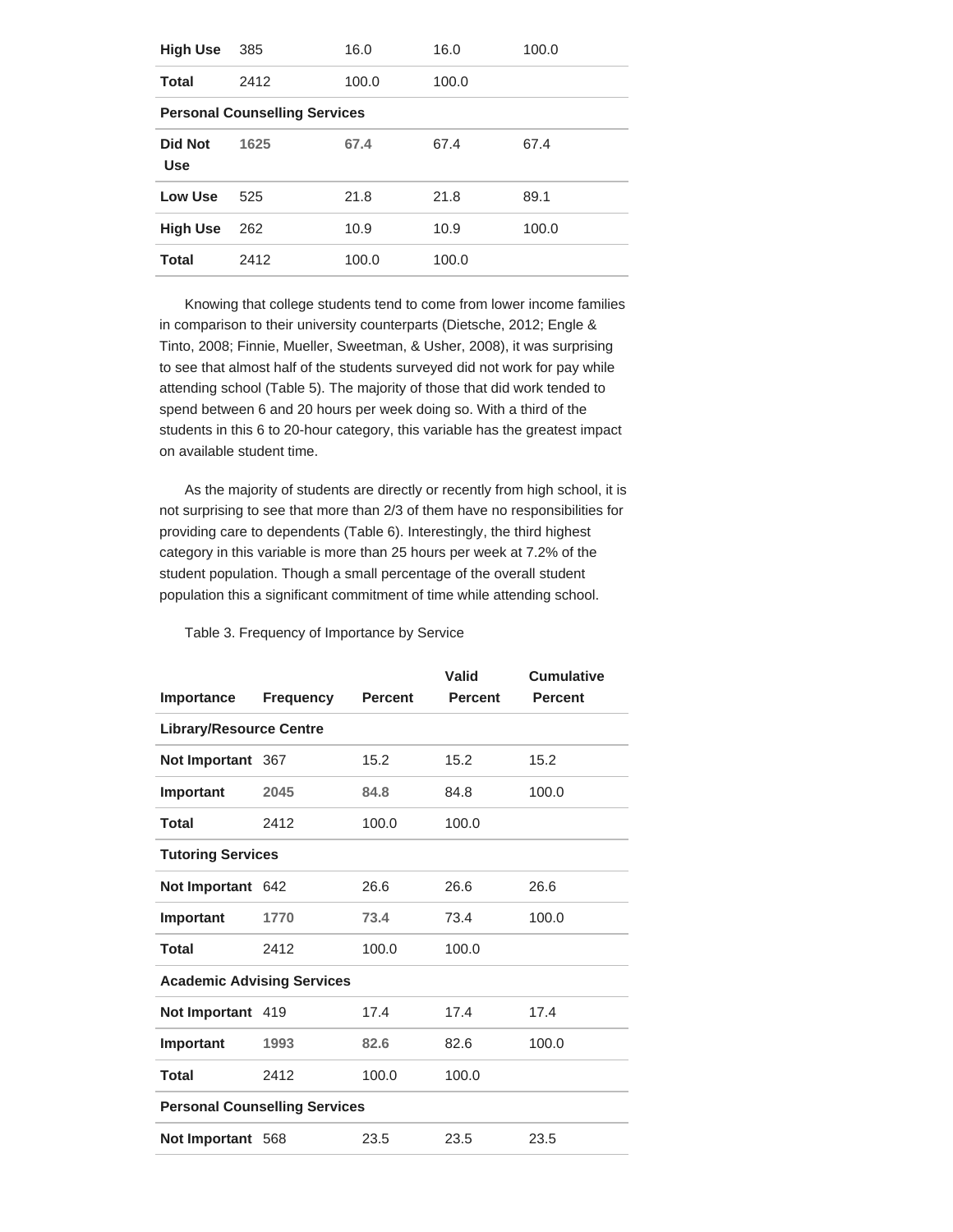| Important | 1844 | 76.5  | 76.5  | 100.0 |
|-----------|------|-------|-------|-------|
| Total     | 2412 | 100.0 | 100.0 |       |

Table 4. Frequency of Travel to and from the college by hours per week

| <b>Traveling to</b><br>and from<br>the college | <b>Frequency</b> | <b>Percent</b> | Valid<br><b>Percent</b> | <b>Cumulative</b><br><b>Percent</b> |
|------------------------------------------------|------------------|----------------|-------------------------|-------------------------------------|
| <b>None</b>                                    | 236              | 9.8            | 9.8                     | 9.8                                 |
| 1-5 hours                                      | 1269             | 52.6           | 52.6                    | 62.4                                |
| 6-10 hours                                     | 550              | 22.8           | 22.8                    | 85.2                                |
| 11-15 hours                                    | 209              | 8.7            | 8.7                     | 93.9                                |
| <b>16-20 hours</b>                             | 74               | 3.1            | 3.1                     | 96.9                                |
| <b>21-25 hours</b>                             | 36               | 1.5            | 1.5                     | 98.4                                |
| More than<br>25 hours                          | 38               | 1.6            | 1.6                     | 100.0                               |
| Total                                          | 2412             | 100.0          | 100.0                   |                                     |
|                                                |                  |                |                         |                                     |

Table 5. Frequency of Working for pay by hours per week

| <b>Working for</b><br>pay | <b>Frequency</b> | <b>Percent</b> | Valid<br><b>Percent</b> | <b>Cumulative</b><br><b>Percent</b> |
|---------------------------|------------------|----------------|-------------------------|-------------------------------------|
| <b>None</b>               | 1181             | 49.0           | 49.0                    | 49.0                                |
| 1-5 hours                 | 168              | 7.0            | 7.0                     | 55.9                                |
| 6-10 hours                | 225              | 9.3            | 9.3                     | 65.3                                |
| <b>11-15 hours</b> 248    |                  | 10.3           | 10.3                    | 75.5                                |
| 16-20 hours 277           |                  | 11.5           | 11.5                    | 87.0                                |
| 21-25 hours 156           |                  | 6.5            | 6.5                     | 93.5                                |
| More than<br>25 hours     | 157              | 6.5            | 6.5                     | 100.0                               |
| Total                     | 2412             | 100.0          | 100.0                   |                                     |

Table 6. Frequency of Providing care for dependents by hours per week

| <b>Providing</b><br>care for<br>dependents | <b>Frequency</b> | <b>Percent</b> | Valid<br><b>Percent</b> | <b>Cumulative</b><br><b>Percent</b> |
|--------------------------------------------|------------------|----------------|-------------------------|-------------------------------------|
| <b>None</b>                                | 1629             | 67.5           | 67.5                    | 67.5                                |
| 1-5 hours                                  | 349              | 14.5           | 14.5                    | 82.0                                |
| 6-10 hours                                 | 113              | 4.7            | 4.7                     | 86.7                                |
| <b>11-15 hours</b>                         | 68               | 2.8            | 2.8                     | 89.5                                |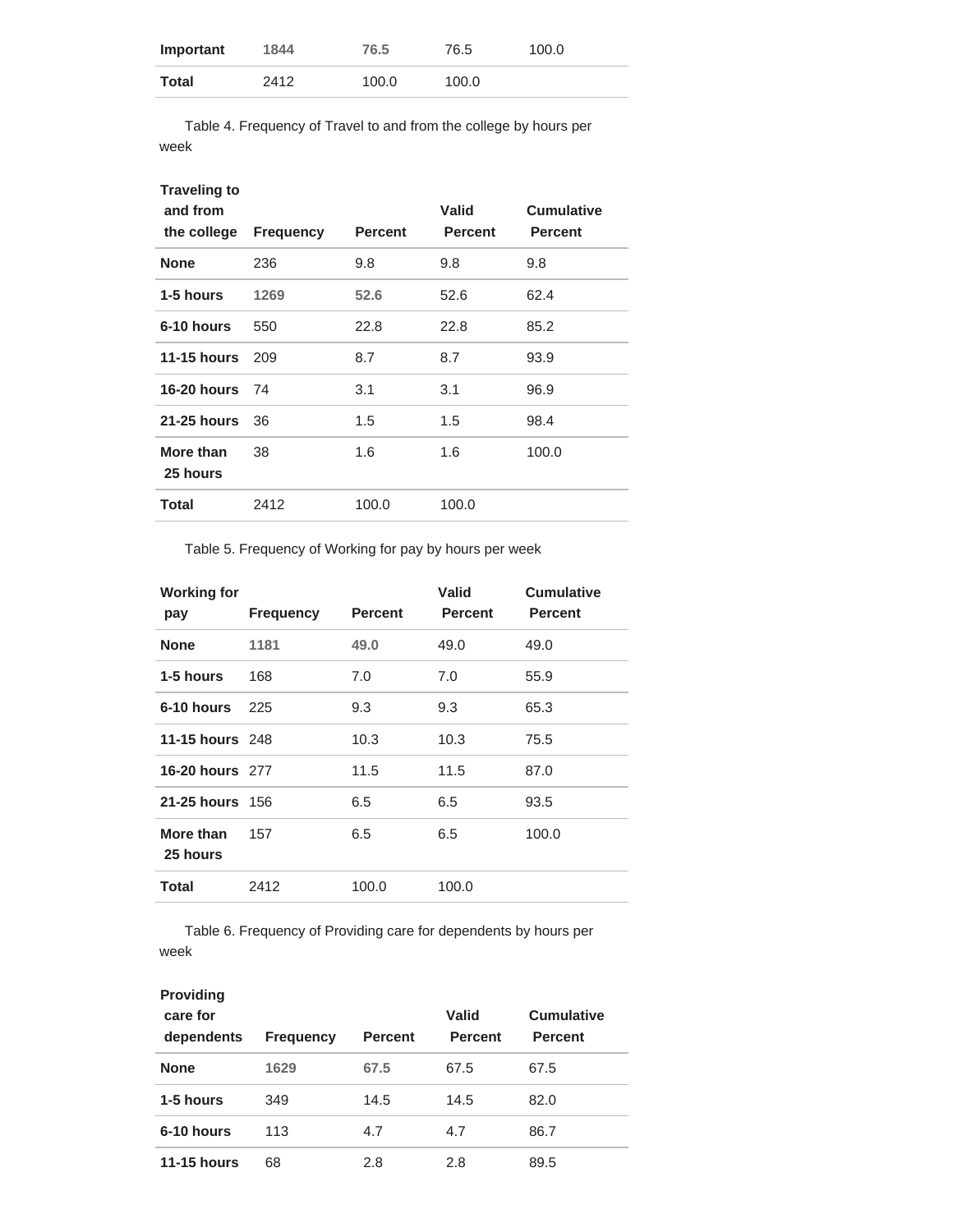| 52   | 2.2                | $2.2^{\circ}$ | 91.7  |
|------|--------------------|---------------|-------|
| 28   | 1.2                | $1.2^{\circ}$ | 92.8  |
|      | 7.2                | 7.2           | 100.0 |
| 2412 | 100.0              | 100.0         |       |
|      | More than $25$ 173 |               |       |

No significant correlations were found based on the level of the student (Table 7). Though not significant, it was interesting to note that use of all services did increase with student level, and importance with all services, except that the Library/Resource Centre was higher at the earlier levels. For all services, both utilization and importance were deemed to be significantly higher for female students.

Table 7. Correlation analysis of dependent and independent variables for utilization and importance of student services (Pearson correlations,  $n =$ 2412)

| <b>Service</b>                                                      | <b>Traveling</b><br>to and<br>from the Working<br>college | for pay    | <b>Providing</b><br>care for | dependents Semester/Term/Level Gender |           |
|---------------------------------------------------------------------|-----------------------------------------------------------|------------|------------------------------|---------------------------------------|-----------|
| <b>Personal Counselling .011</b><br><b>Services</b><br>(Importance) |                                                           | $-0.056**$ | .039                         | $-.019$                               | $-122**$  |
| <b>Academic Advising</b><br><b>Services</b><br>(Importance)         | .003                                                      | $-0.062**$ | $.051*$                      | $-.026$                               | $-.115**$ |
| <b>Tutoring</b><br>Services(Importance)                             | .005                                                      | $-.065**$  | $.052*$                      | $-.009$                               | $-.093**$ |
| Library/Resource<br><b>Centre (Importance)</b>                      | .012                                                      | $-0.064**$ | .012                         | .027                                  | $-.088**$ |
| Library/Resource<br>Centre(Usage)                                   | $.127**$                                                  | $-.086**$  | $.061**$                     | .033                                  | $-.118**$ |
| <b>Tutoring Services</b><br>(Usage)                                 | $.117**$                                                  | $-.148**$  | $.041*$                      | .031                                  | $-.040*$  |
| <b>Academic Advising</b><br><b>Services (Usage)</b>                 | $.125***$                                                 | $-.097**$  | $.056**$                     | .030                                  | $-.060**$ |
| Personal Counselling .099**<br><b>Services (Usage)</b>              |                                                           | $-136**$   | $.044*$                      | .027                                  | $-.041*$  |
|                                                                     |                                                           |            | ** = $p$ < .01               |                                       |           |

 $* = p > .05$ 

Travel to and from the college had no relationship with the students' perception of the importance of the services discussed, while there was a significant correlation between increased travel time and use of the various services. The highest positive correlations were found with the Library/Resource Centre and Academic Advising services. This would seem to indicate that as students travel increases so does their likelihood of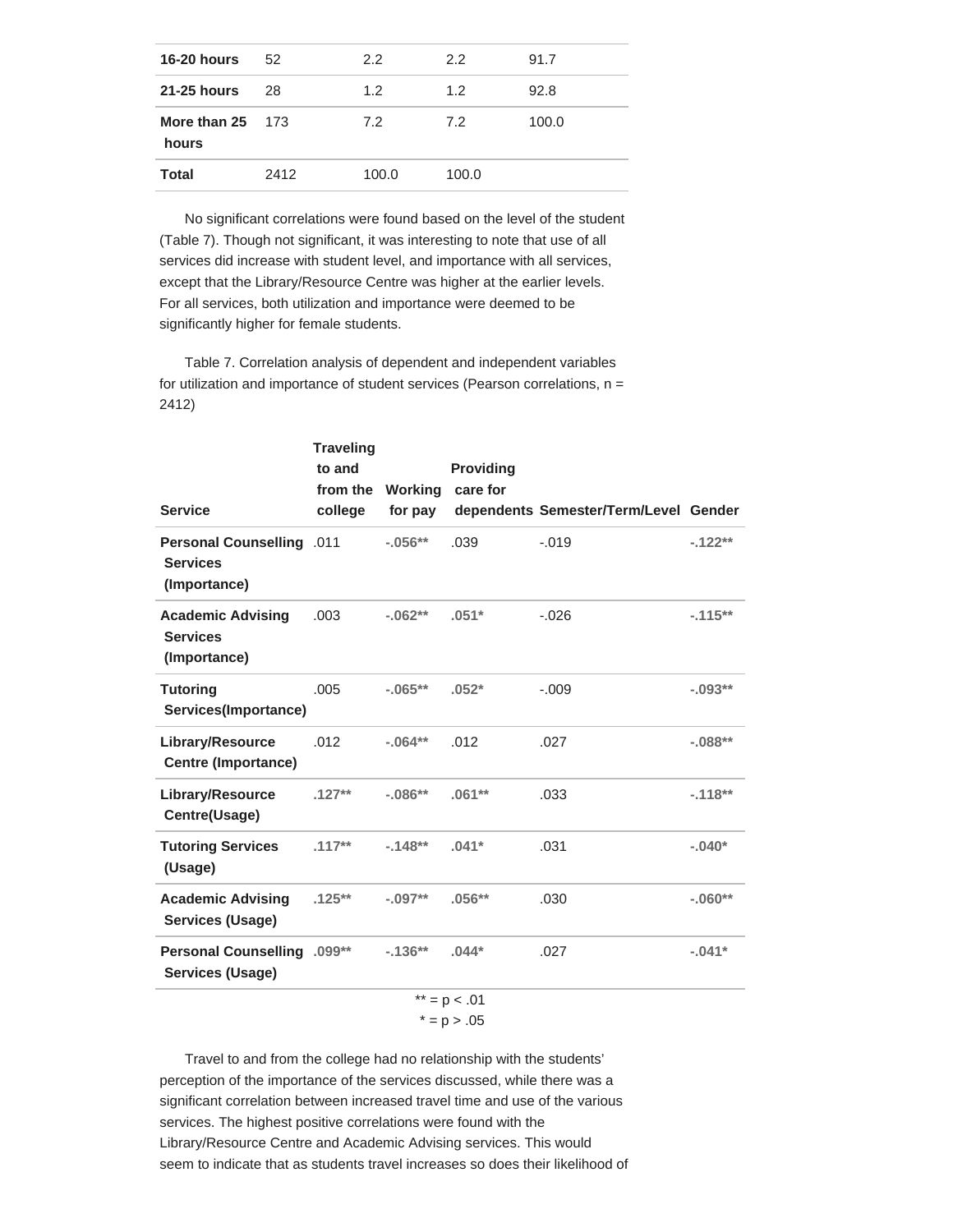accessing the available services.

Working for pay had the strongest relationship to identified importance and utilization. Regardless of the service, each was negatively related to increased time working for pay. The negative correlation associated with importance was similar across the four services, ranging from -.56 for personal counselling to -.65 for tutoring service. Again there was an identified decrease in usage for all services associated with an increase in time working for pay. Though significant for all, usage of tutoring services (-.148) and personal counselling services (-.136)\*\* were the two most affected.

Time providing care for dependents was significantly correlated with the importance of academic advising (.051) and tutoring services (.052). With all of the surveyed services there was a significant correlation between an increase in time providing care for dependent and usage of the services. The strongest of these correlations existed with library/resource centre (.061) and academic advising services (.056).

## **Conclusion and Findings**

Access and utilization of academic and non-academic student services can have a positive impact on student success (ASHE Higher Education Report, 2007; Engle & Tinto, 2008; Finnie, Mueller, Sweetman, & Usher, 2008; Kinzie & Kuh, 2004; Lotkowski, Robbins, & Noeth, 2004; Tinto, 2005). Often there are external factors that impact students and may have an effect on their identified importance and utilization of the services that a college provides. Factors such as travel to and from school, working for pay, and providing care for dependents can consume valuable time for students. Though we may naturally assume that increased demands on a student's time would reduce their utilization of academic and non-academic services, surprisingly this was not true for all of the variables measured.

Through this research we have identified that working for pay has the most significant impact on a student's utilization of services. As students work more their time to use services becomes more restricted and they use these services less. Of the listed services tutoring and personal counselling seem to be most significantly impacted. Personal counselling services seem to have the most structured and limited hours of service, while tutoring services seemed to be restricted by the number and availability of tutors. Hours of operation for library/resource centre extend more readily to the evenings and weekends, while academic advising often includes consultation with faculty that can occur electronically.

An increase in time providing care for dependents seems to heighten the importance of tutoring and academic advising services. These services are an alternative and more independent ways of gaining academic support that may be of value to individuals with significant time committed to providing care for dependents. By their nature these individuals tend to be female and not attending community college either directly or recently from high school. These individuals are often mature students returning to postsecondary education and as so, tend to have a higher utilization of services.

Of least impact on importance and utilization of services is travel time to and from school. The research indicated that this variable had no impact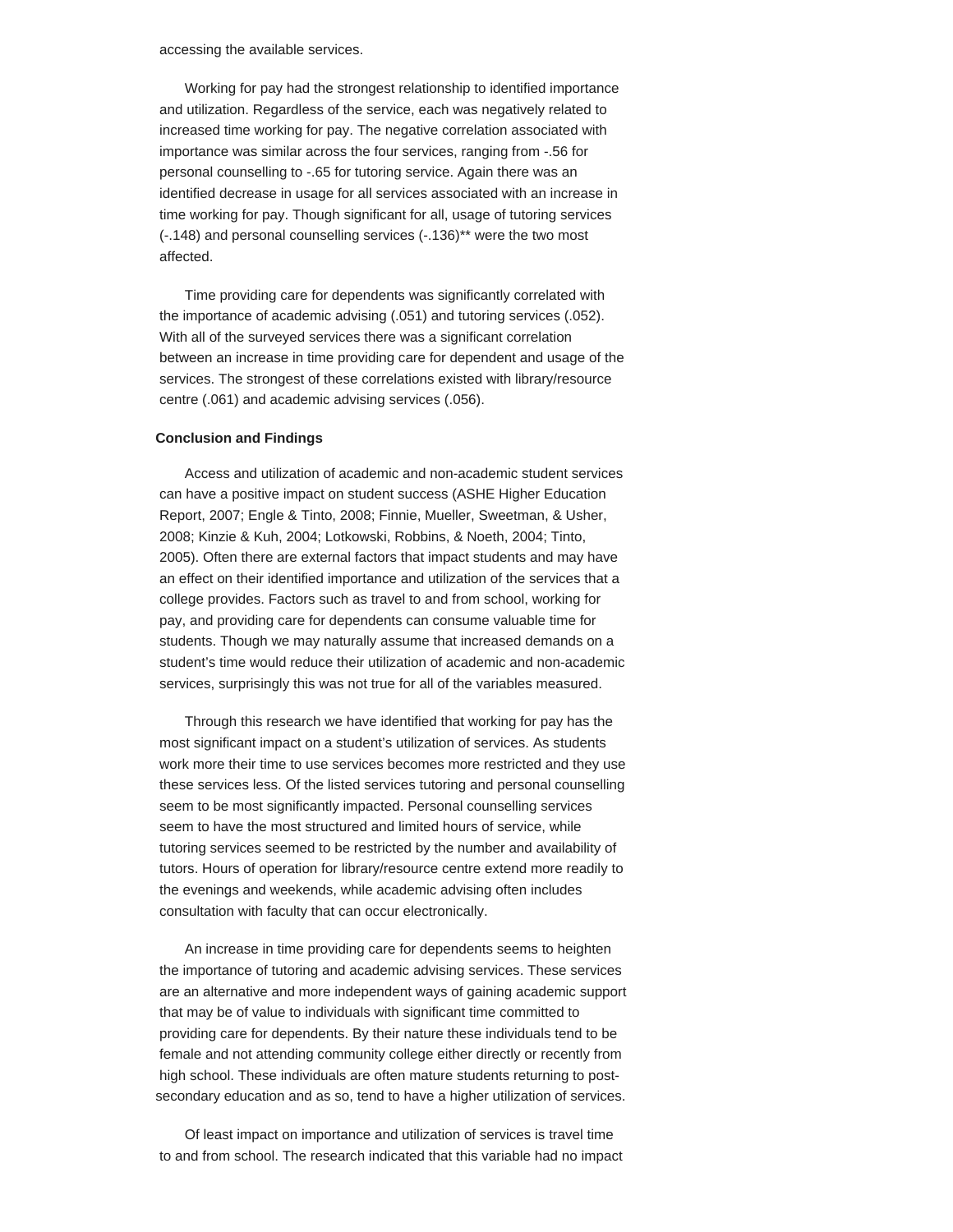on the importance placed on the services, though there was a direct relationship between use and distance travelled. We can surmise that as travel time increases, students make the decision to stay and utilize services as the once they leave school it becomes increasingly more inconvenient to return.

Though impactful on time available to access services, the travel factor is less restrictive to the others discussed. The time associated with working for pay, and providing care for dependents is often more controlled by outside factors such as work schedules, childcare hours of operation, mealtime, and family schedules. These factors further raised the question of whether students should adapt to the operations of the institution, or should institutions adapt to the needs of their students (Dietsche, 2012).

As colleges continue to intensify their focus on student success, consideration should be given to investigate alternative approaches to providing academic advising and learning assistive activities, such as

- Extended service hours
- E-mentoring & advising
- Marketing of services through faculty and classroom promotion and
- Online workshops and tutorials in vocational content (i.e. math, communications) and learning strategies

It is important to note that the large sample size in this study meant that some fairly small correlations were found to be statistically significant. Though these relationships might reasonably be called "weak" statistical significance suggests they are reliable and reproducible. As is the nature of correlational analysis, this research does not suggest a causal relationship between the identified factors. It does, however, illuminate the level of importance and utilization associated with each independent variable and identifies areas of significance for future research. The college's goal is to enhance the success of its students, and this research has indicated the importance of the services discussed in this paper. The literature has also identified the complex nature of the community college environment and its students. Further investigation on to why specific groups use and do not use services will allow the college to better meet the needs and therefore success of its students.

# **References**

ASHE Higher Education Report. (2007). The Foundation for Student Success: Student Background Characteristics, Precollege Experiences, and Enrollment Patterns. *30*(2).

Bean, J. P. (1981). The Synthesis of a Theoretical Model of Student Attrition . *The annual Meeting of the American Educational Research Association*, (pp. 1-34). Los Angeles.

Bean, J. P. (1985, Spring). Interaction Effects Based on Class Level in an Explanatory Model of College Student Dropout. *American Educational Research Journal, 22*(1), 35-64.

Braxton, J. M. (1999/2000). Theory Elaboration and Research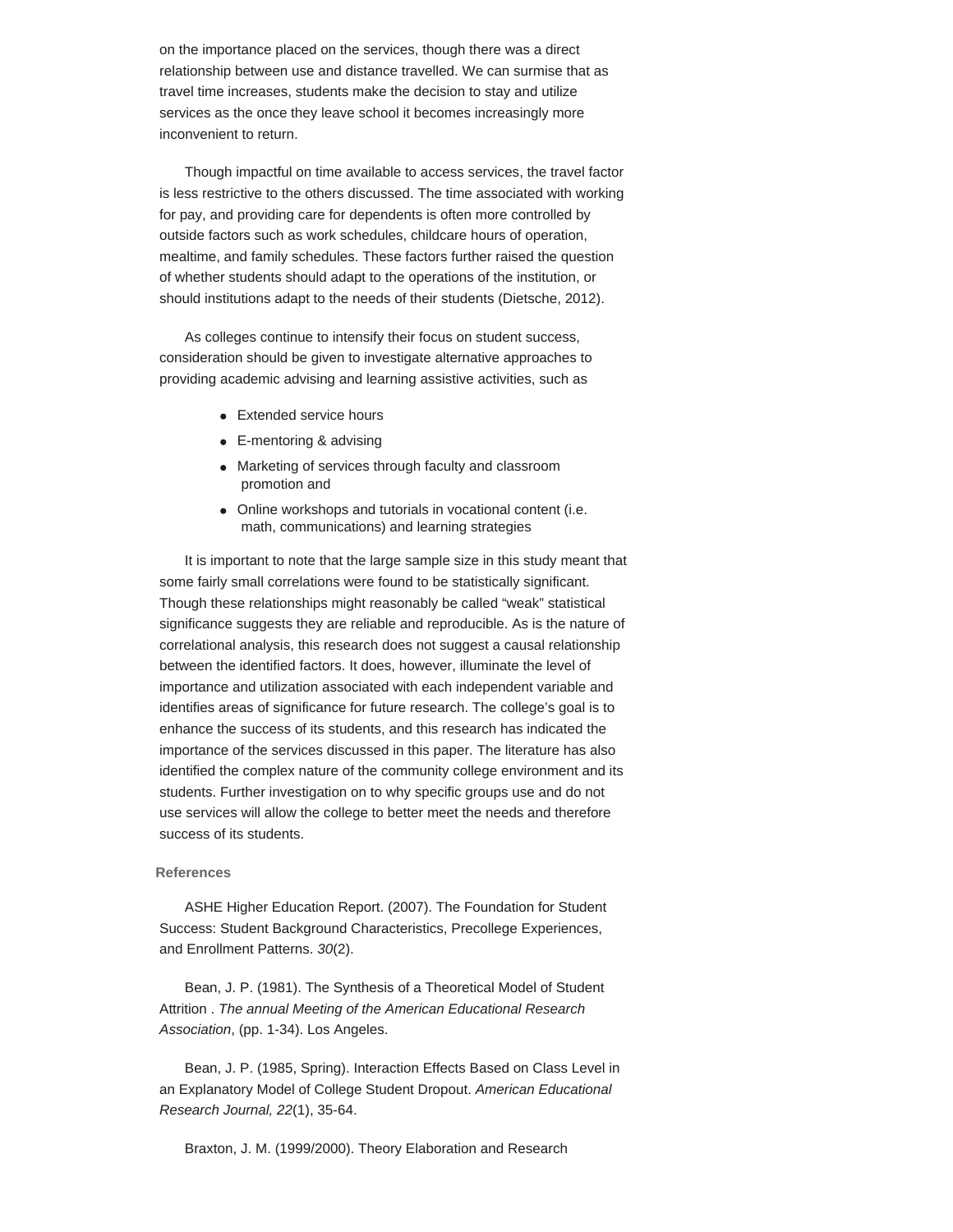Development: Toward a Fuller Understanding of College Student retention. *Journal of College Student Retention, 1*(2), 93-97.

Cantor, L. (1992). Canadian Community College's: Institutions in Transition. *Studies in Higher Education, 17*(2), 169-183.

CCi Research Inc. (2014a). *KPI Reports and Analysis Catalogue 2013- 2014.* Orangeville: CCi Research Inc.

CCi research Inc. (2014b). *KPI Student Satisfaction Survey.* Retrieved April 28, 2014, from Ministry of Training, Colleges, and Universities: http://www.tcu.gov.on.ca/eng/labourmarket/employmentprofiles/mcsse12.pdf

Cejda, B. D., & Leist, J. (2006). Challenges facing community colleges: perceptions of chief academic officers in nine states. *Community College Journal of Research and Practice, 30*, 253-274.

Colleges Ontario. (2014, April 15). *Key Performance Indicators*. Retrieved from Colleges Ontario: http://www.collegesontario.org/outcomes/key-performance-indicators.html

Colleges Ontario. (2014). *Key Performance Indicators*. Retrieved April 30, 2014, from Colleges Ontario:

http://www.collegesontario.org/outcomes/key-performance-indicators.html

Creswell, J. W. (1994). *Research design: Qualitative & quantitative approaches.* Thousand Oaks, CA: Sage.

Dennison, J. D., & Gallagher, P. (2011). *Canada's Community Colleges: A Critical Analysis.* UBC Press.

Dietsche, P. (2012). Use of Campus Support Services by Ontario College Students. *Canadian Journal of Higher Education, 42*(3), 65-92.

Drea, C. (2004, Spring). Student Attrition and Retention In Ontario's Colleges. *College Quarterly, 7*(2).

Engle, J., & Tinto, V. (2008). *(2008). Moving Beyond Access: College Success For Low- Income, First-Generation Students.* Washington: The Pell Institute.

Finnie, R., Frenette, M., Mueller, R., & Sweetman, A. (Eds.). (2010). *Pursuing Higher Education in Canada: Economic, Social, and Policy Dimensions. School of Policy Studies.* Montreal and Kingston: McGill-Queen's University Press.

Finnie, R., Mueller, R., Sweetman, A., & Usher, A. (Eds.). (2008). *Who Goes? Who Stays? What Matters? Accessing and Persisting in Post-Secondary Education in Canada.* Montreal and Kingston: McGill-Queen's University Press.

Gay, L. R. (1996). *Educational research: Competencies for analysis and application.* Upper Saddle River, NJ: Merrill.

Henry, T. C., & Smith, G. P. (1994). Planning Student Success and Persistence: Implementing a State System Strategy. *Community College*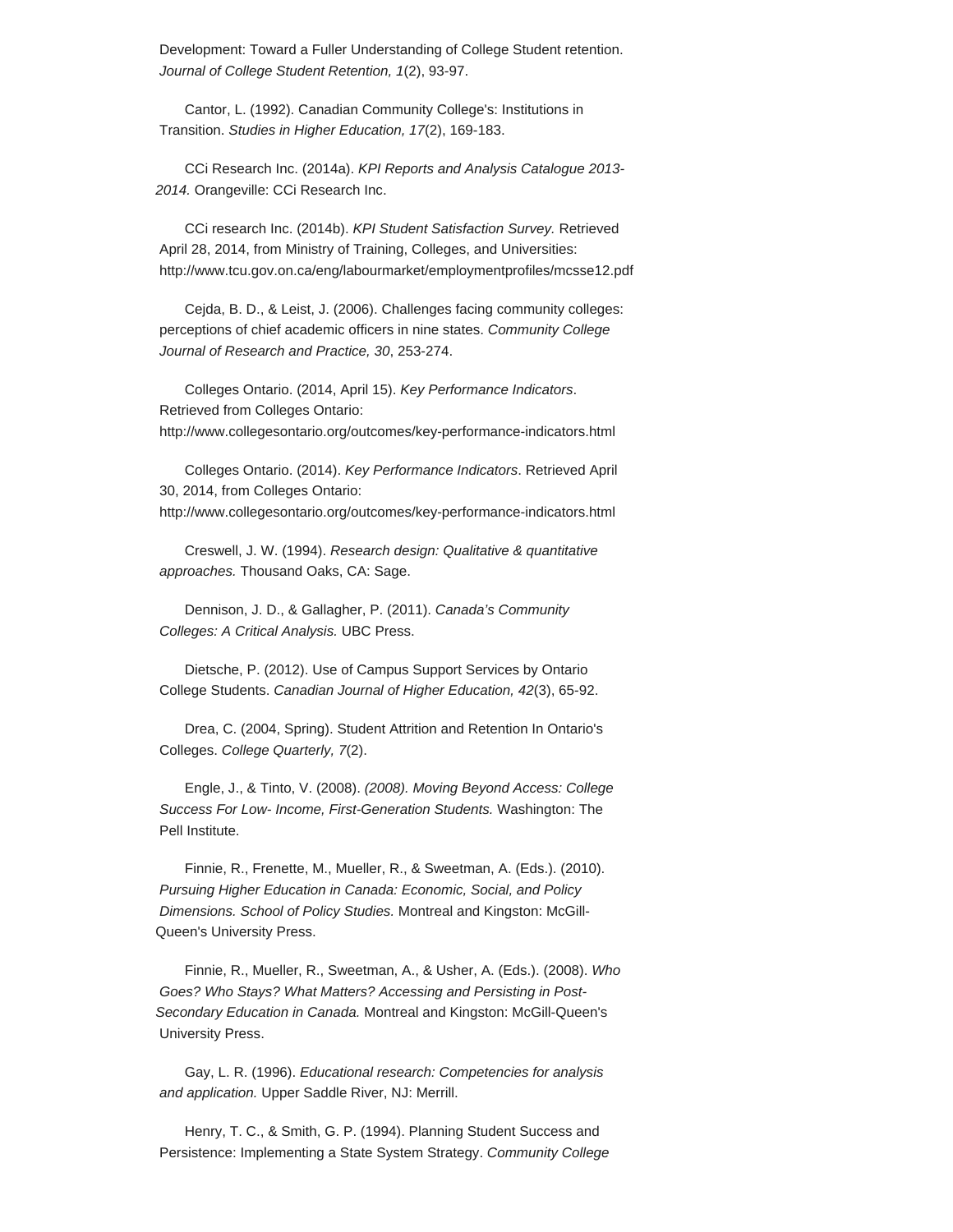*Review Volume 22, No. 2, 22*(2), 26-36.

Jacobi, M. (1991, Winter). Mentoring and Undergraduate Academic Success: A Literature Review. *Review of Educational Research, 61*(4), 505-532.

Kinzie, J., & Kuh, G. D. (2004, November-December). Going Deep: Learning from Campuses That Share Responsibility for Student Success. *About Campus*, 1-8.

Kuh, G. D. (2008). *Excerpt from "High-Impact Educational Practices: What They Are, Who Has Access to Them, and Why They Matter".* Association of American Colleges and Universities.

Kuh, G. D., Kinzie, J., Buckley, J. A., Bridges, B. K., & Hayek, J. C. (2006). *What Matters to Student Success: A Review of the Literature.* National Symposium on Postsecondary Student Success. National Postsecondary Education Cooperative.

Lotkowski, V. A., Robbins, S. B., & Noeth, R. J. (2004). *The Role of Academic and Non-Academic Factors in Improving College Retention.* ACT.

Noel, L., Levitz, R., Saluri, D., & Associates. (1985). *Increasing Student Retention.* San Francisco, CA: Jossey- Bass.

Pascarella, E. T., & Terenzini, P. T. (1980, January-February). Predicting Freshman Persistence and Voluntary Dropout Decisions from a Theoretical Model. *The Journal of Higher Education, 51*(1), 60-75.

Shotton, H., Oosahwe, E., & Cintron, R. (2007). Stories of success: Experiences of American Indian students in a peer-mentoring retention program. *The Review of Higher Education, 31*(1), 81-107.

Tinto, V. (1975, Winter). Dropout from Higher Education: A Theoretical Synthesis of Recent Research. *Review of Educational Research, 45*(1), 89- 125.

Tinto, V. (2005, January). Taking student success seriously: Rethinking the first year of college. *In Ninth Annual Intersession Academic Affairs Forum,* (pp. (pp. 05-01).). Fullerton: California State University, Fullerton .

Tucker, J. E. (1999). Tonto's Model and Successful College Transitions. *Journal of College Student Retention: Research, Theory & Practice, 1*(2), 163-175.

Upcraft, M. L., Gardner, J. N., & Barefoot, B. O. (2005). *Challenging and supporting the first year student.* San Francisco, CA: Jossey-Bass.

Zepke, N., & Leach, L. (2010, December). Beyond hard outcomes: 'soft' outcomes and engagement as student success. *Teaching in Higher Education, 15*(6), 661-673.

**David Veres**, is the Acting Associate Vice President, Academics at Niagara College, and has been a college faculty member and academic